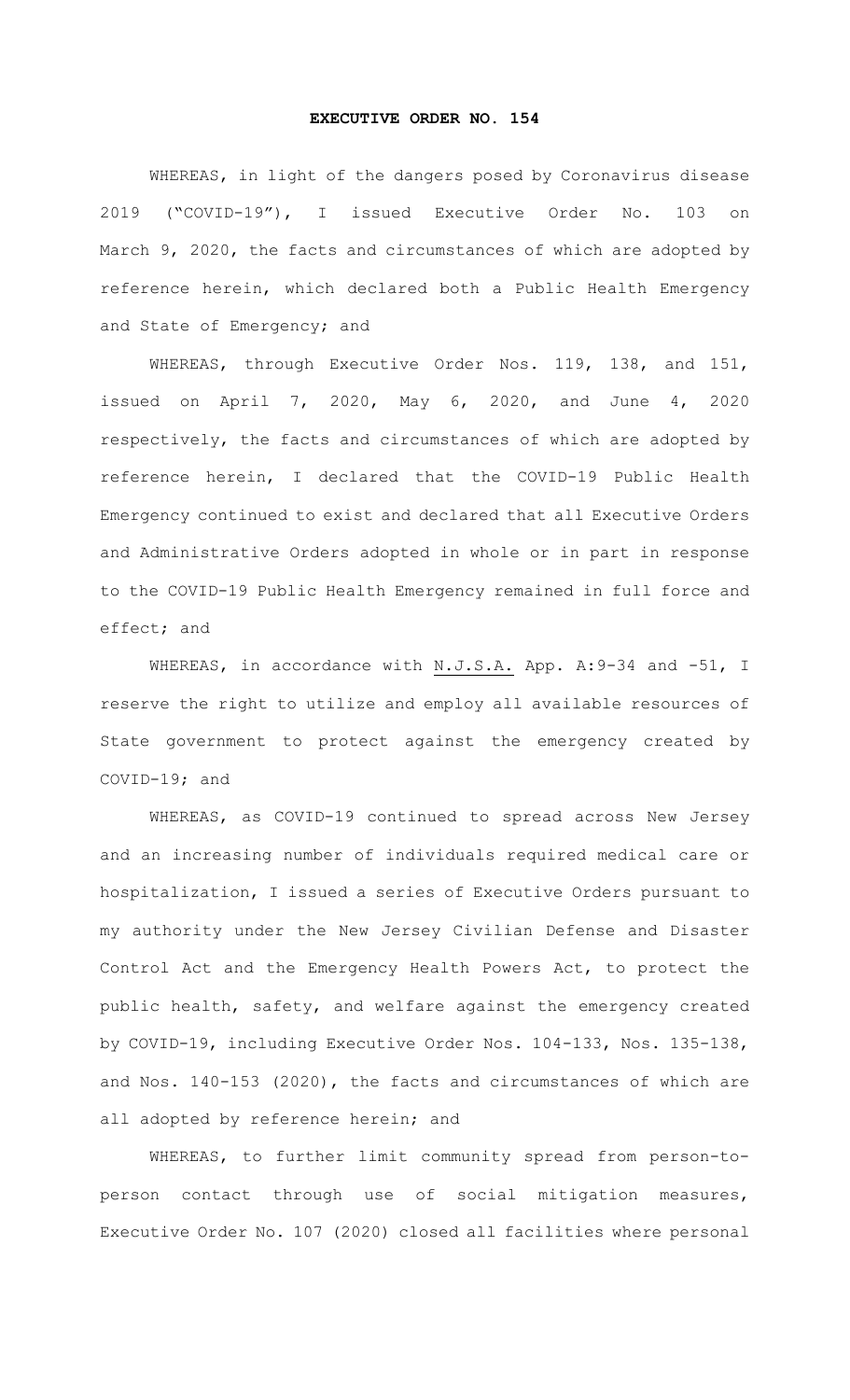care services are performed that, by their very nature, result in noncompliance with social distancing guidelines; and

WHEREAS, on April 27, 2020, Colonel Patrick J. Callahan, State Director of Emergency Management, issued Administrative Order No. 2020-10 clarifying that the closure of personal care services facilities pursuant to Executive Order No. 107 (2020) extended to providing personal care services in any home or business setting, with limited exceptions; and

WHEREAS, given the decrease in the rate of reported new cases of COVID-19 in New Jersey, including a reduction in the total number of individuals being admitted to hospitals for COVID-19, the State can take steps to lift certain restrictions that were designed to limit person-to-person contact; and

WHEREAS, even as the rate of reported new cases of COVID-19 decreases, the ongoing risks presented by COVID-19 mean that many of the State's current measures must remain in place, both to reduce additional new infections and to save lives; and

WHEREAS, after consultation with officials from the Department of Health ("DOH"), I announced a multi-stage New Jersey's Road Back Plan ("Plan") for the methodical and strategic reopening of businesses and activities based on scientific data and metrics concerning the level of disease transmission risk and essential classification; and

WHEREAS, as the State moves forward with its reopening plans, it is reasonable to take an approach based on which industries can safely proceed while minimizing the spread of COVID-19, due to the challenges associated with assessing the circumstances of every individual business; and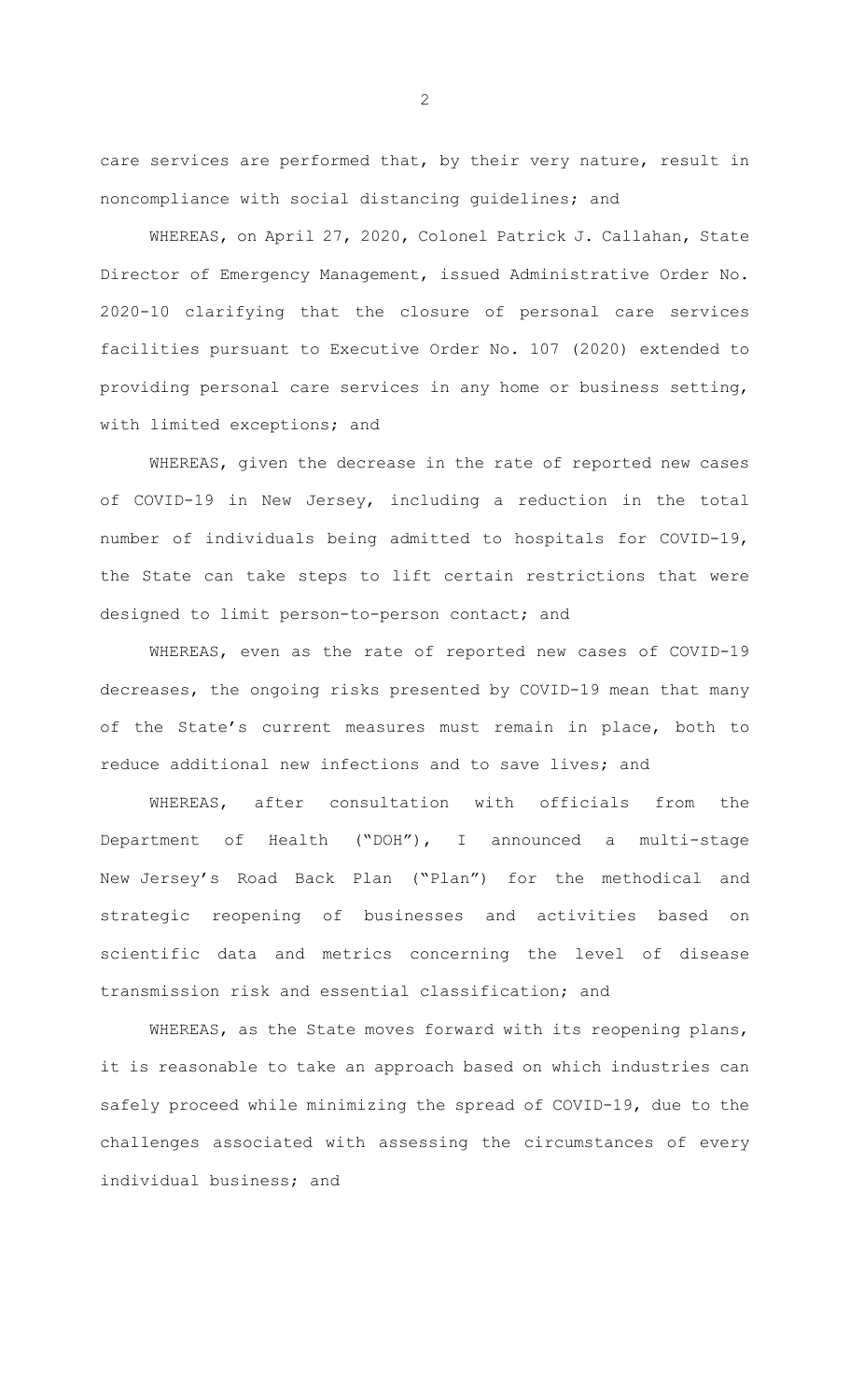WHEREAS, the State is implementing its reopening process and has begun to relax restrictions on certain businesses, including the authorization of curbside pickup at retail establishments, the resumption of non-essential construction, and the allowance of a number of lower-risk outdoor activities; and

WHEREAS, consistent with this Plan, I have issued a number of Executive Orders, including Executive Order Nos. 133, 142, 143, 146, 147, and 153 (2020), which lifted closures and/or prohibitions of parks, beaches, lakefronts, and most outdoor recreational facilities and activities, with social distancing, cleaning, sanitizing, and hygiene practices in place, given repeated observations from public health experts, including but not limited to the Centers for Disease Control and Prevention (CDC), that outdoor environments present reduced risks of COVID-19 transmission as compared to indoor environments; and

WHEREAS, consistent with this Plan, I issued Executive Orders No. 148 and 152 (2020), which allowed additional numbers of individuals to gather indoors and outdoors, consistent with the same repeated observations from public health experts, Executive Order No. 149 (2020), which authorized the gradual restart of ordinary child care services, certain youth sporting activities, and summer camps, with social distancing requirements, and Executive Order No. 150 (2020), which permitted restaurants, bars, and other food or beverage establishments to provide in-person dining outdoors, again with social distancing requirements; and

WHEREAS, consistent with this Plan, facilities where personal care services are performed can begin to open to the public, but should be held to stringent social distancing and cleaning and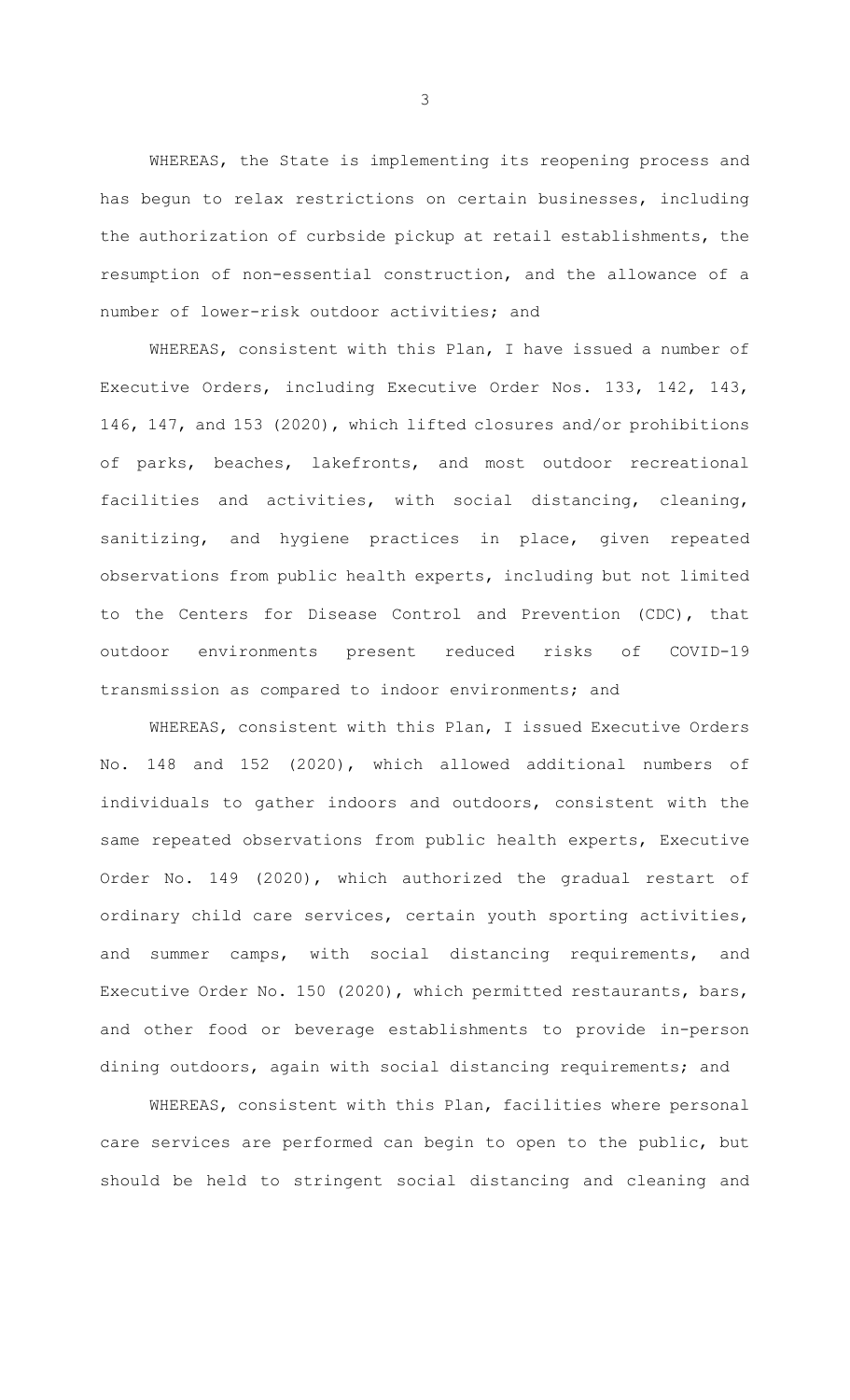disinfectant requirements to continue preventing the spread of the virus; and

WHEREAS, it is appropriate to allow indoor personal care service facilities but still require other indoor activities to remain closed because unlike other indoor activities, personal care services 1) typically do not have an outdoor alternative, 2) can be conducted with limited and controlled interactions, as opposed to in an uncontrolled environment, and 3) can be conducted with both staff and clients wearing masks at nearly all times, unlike activities such as indoor dining; and

WHEREAS, while it is appropriate to allow indoor personal care service facilities to reopen, personal care services offered outside a personal care facility or a health facility providing medically necessary or therapeutic services should remain prohibited due to the increased difficulty of complying with the health and standards in non-facility settings where the personal care service provider is likely to have less control over cleaning and disinfection procedures, but reasonable accommodations are appropriate for clients confined to their home and unable to travel due to a disability; and

WHEREAS, students at cosmetology schools and other places that provide instruction and training to individuals who are not yet licensed are less likely than licensed professionals to be able to adhere strictly to health and safety standards; and

WHEREAS, the Constitution and statutes of the State of New Jersey, particularly the provisions of N.J.S.A. 26:13-1 et seq., N.J.S.A. App. A: 9-33 et seq., N.J.S.A. 38A:3-6.1, and N.J.S.A. 38A:2-4 and all amendments and supplements thereto,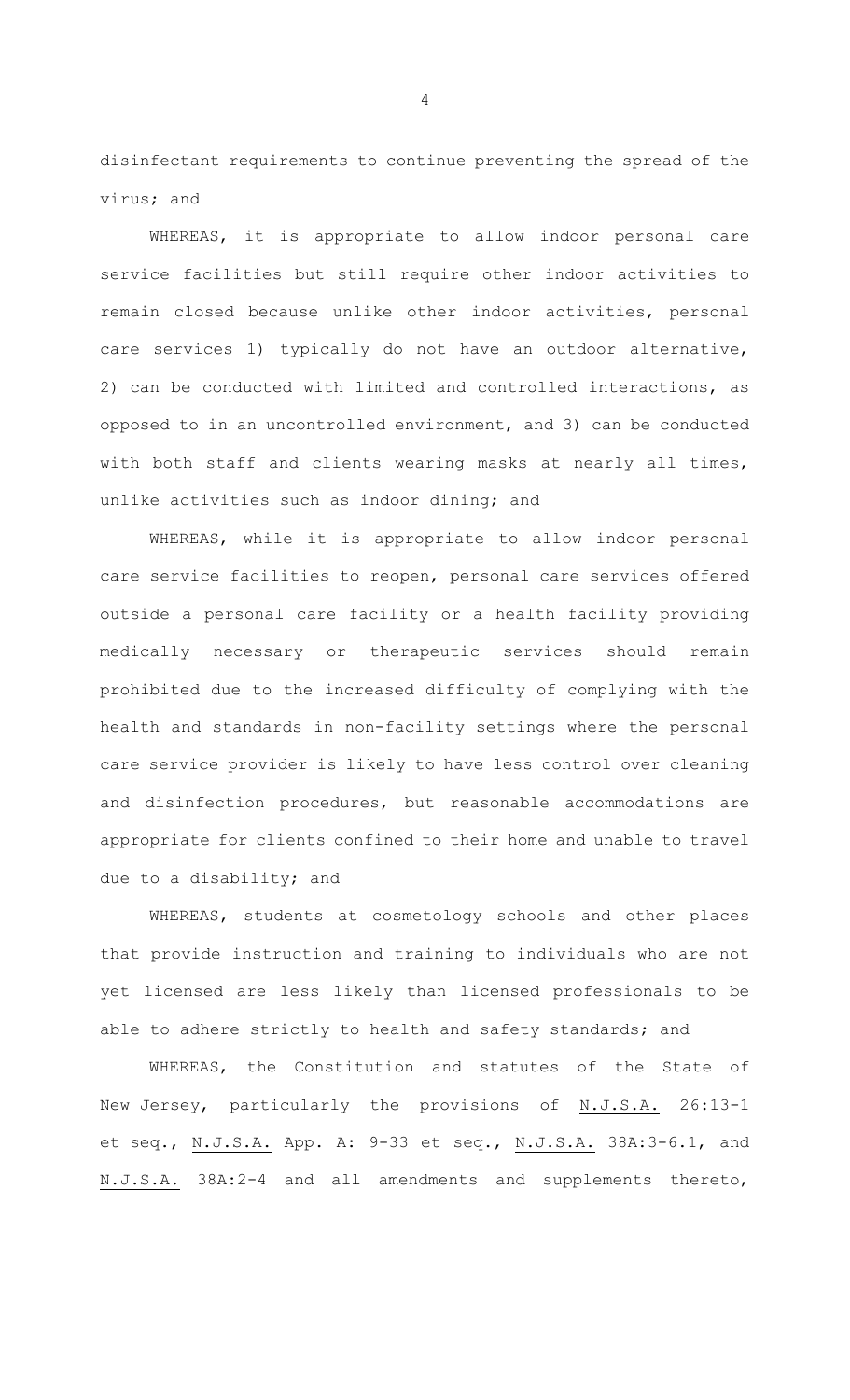confer upon the Governor of the State of New Jersey certain emergency powers, which I have invoked;

NOW, THEREFORE, I, PHILIP D. MURPHY, Governor of the State of New Jersey, by virtue of the authority vested in me by the Constitution and by the Statutes of this State, do hereby ORDER and DIRECT:

1. Effective at 6:00 a.m. on Monday, June 22, 2020, cosmetology shops; barber shops; beauty salons; hair braiding shops; nail salons; electrology facilities; spas, including day spas and medical spas, at which solely elective and cosmetic medical procedures are performed; massage parlors, tanning salons, and tattoo parlors, collectively referred to as "personal care service facilities," are permitted to reopen to the public provided that the facility complies with standards issued by the Division of Consumer Affairs and DOH, as applicable, pursuant to paragraphs 2 and 3 of this Order.

2. The Director of the Division of Consumer Affairs (the "Director") within the Department of Law and Public Safety is directed, consistent with his authority under P.L.2020 c.18, to issue health and safety standards in connection with personal care services to be provided by licensees of the New Jersey State Board of Cosmetology and Hairstyling and the New Jersey Board of Massage and Bodywork Therapy to clients, consistent with this Order, in cosmetology shops; barber shops; beauty salons; hair braiding shops; nail salons; spas, including day spas and medical spas and similar facilities that offer services of skin care specialists, at which solely elective and cosmetic medical procedures are performed; and massage establishments. The Director may, consistent with his authority under P.L.2020 c.18, issue health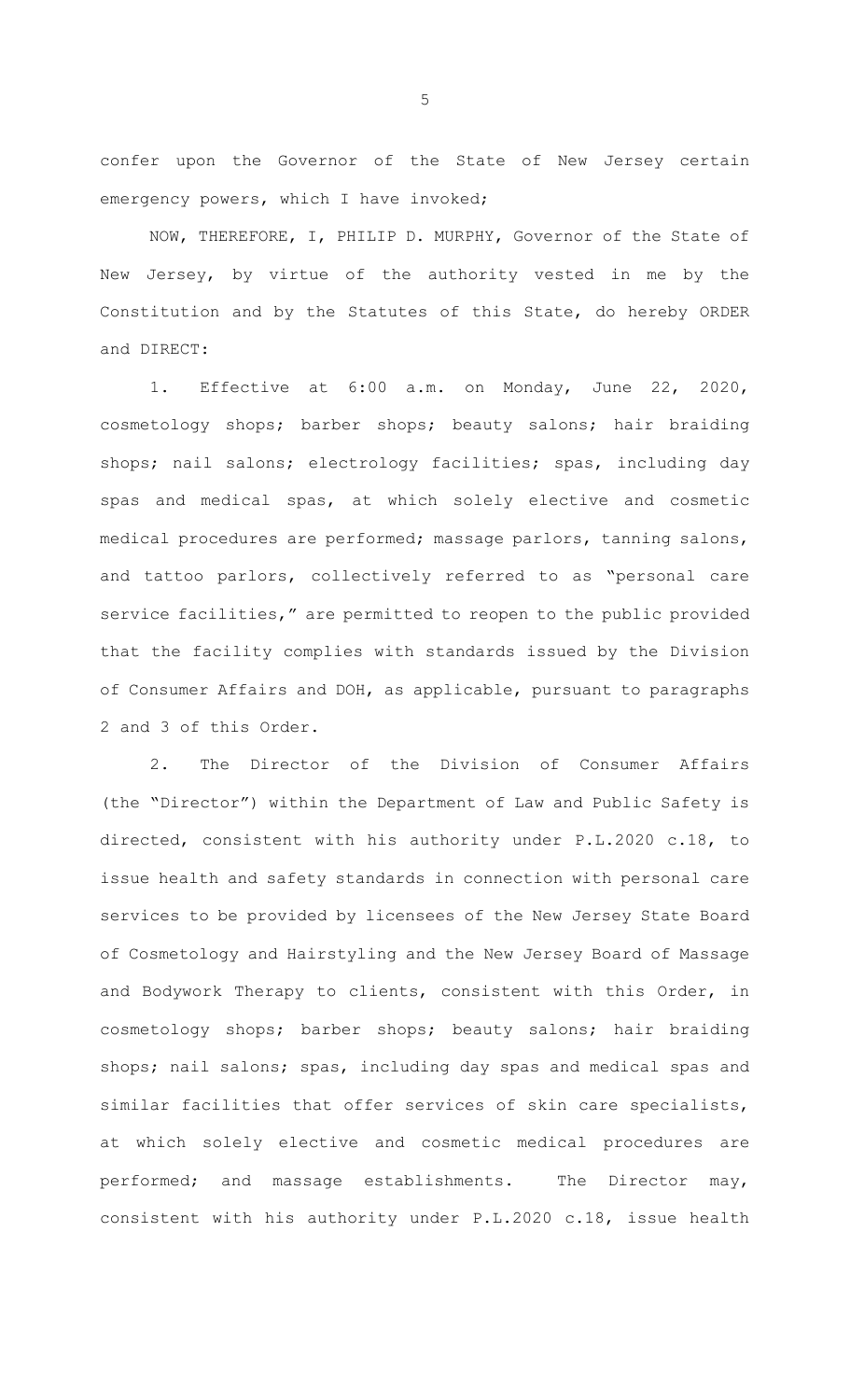and safety standards for use in connection with personal care services provided by electrologists licensed by the Board of Medical Examiners. Unless and until the Director issues standards specific to electrologists or electrologist facilities, electrologists and electrologist facilities shall comply with any Administrative Order issued by the Director regarding healthcare services in office practices, including but not limited to the Division of Consumer Affairs Administrative Order No. 2020-07 (May 18, 2020).

3. The Commissioner of the DOH is directed, consistent with her authority under the Emergency Health Powers Act, to issue health and safety standards for use by tattoo parlors, tanning salons and other locations in which personal care services are offered by individuals not acting within the scope of a license issued by a professional board within the Division of Consumer Affairs, in order to serve patrons consistent with this Order.

4. Notwithstanding paragraph 1 of this Order, personal care services offered outside of personal care service facilities or health facilities providing medically necessary or therapeutic services shall remain prohibited pursuant to Administrative Order No. 2020-10, until explicitly authorized by an order from the State Director of Emergency Management. If such an order is issued by the State Director of Emergency Management, these personal care services must be provided in a manner that complies with standards issued by the Division of Consumer Affairs and DOH, as applicable, pursuant to paragraphs 2 and 3 of this Order. The prohibition of personal care services offered outside of the facilities referenced above shall not prevent the provision of services to a person that is confined to their home and unable to travel due to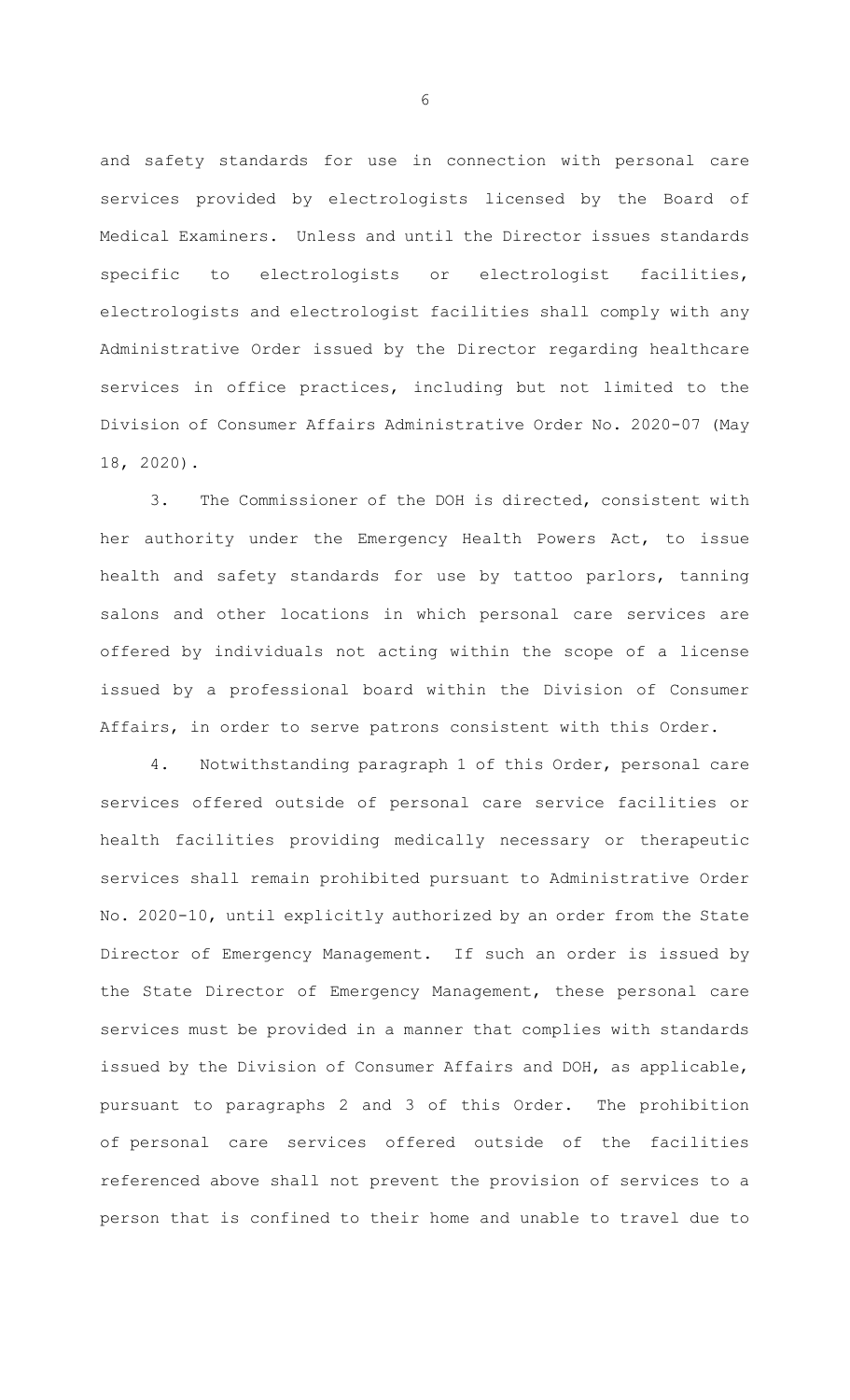a disability, if these services 1) are permitted under existing statutes and regulations and 2) are provided in a manner that substantially complies with standards issued by the Division of Consumer Affairs and DOH, as applicable, pursuant to paragraphs 2 and 3 of this Order.

5. Nothing in paragraph 4 shall be construed to preclude an individual from providing personal care services in a shop, office, or other premises licensed, or otherwise authorized by the Division of Consumer Affairs or one of its licensing boards or the Department of Health that is located in a residence, provided they comply with standards issued by the Division of Consumer Affairs and DOH, as applicable, pursuant to paragraphs 2 and 3 of this Order and all other applicable laws and regulations.

6. Notwithstanding paragraph 1 of this Order, cosmetology schools or other places that provide instruction and training for personal care services shall remain closed pursuant to paragraph 13 of Executive Order No. 107 (2020).

7. Paragraph 9 of Executive Order No. 107 (2020) is hereby superseded to the extent inconsistent with this Order, effective at 6:00 a.m. on Monday, June 22, 2020.

8. It shall be the duty of every person or entity in this State or doing business in this State and of the members of the governing body and every official, employee, or agent of every political subdivision in this State and of each member of all other governmental bodies, agencies, and authorities in this State of any nature whatsoever, to cooperate fully in all matters concerning this Executive Order, and to cooperate fully with Administrative Orders issued pursuant to this Executive Order.